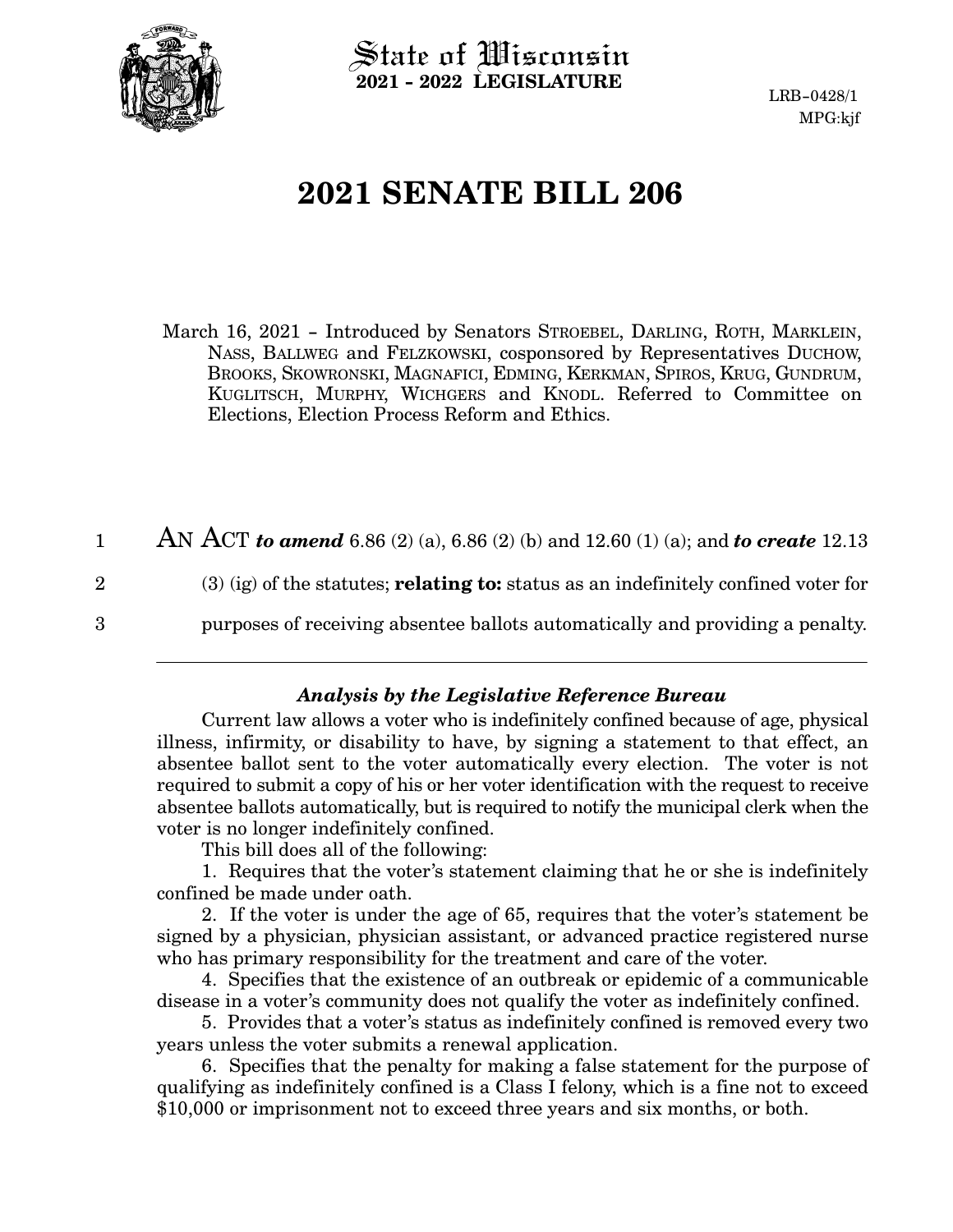#### **SENATE BILL 206**

1

11

6. Requires the Elections Commission to facilitate the removal of the indefinitely confined status of each voter who received that status between March 12, 2020, and November 6, 2020. A voter whose indefinitely confined status is so removed must submit a new application for indefinitely confined status in order to continue receiving absentee ballots automatically.

Because this bill creates a new crime or revises a penalty for an existing crime, the Joint Review Committee on Criminal Penalties may be requested to prepare a report.

For further information see the state and local fiscal estimate, which will be printed as an appendix to this bill.

### *The people of the state of Wisconsin, represented in senate and assembly, do enact as follows:*

**SECTION 1.** 6.86 (2) (a) of the statutes is amended to read:

6.86 **(2)** (a) An elector who is indefinitely confined because of his or her age, 2

physical illness, or infirmity or is disabled for an indefinite period may by signing a 3

statement to that effect require that an absentee ballot be sent to the elector 4

automatically for every election. The statement shall be made or subscribed by the 5

elector under oath or affirmation. If the elector is under the age of 65, the statement 6

shall be signed by an attending health care professional, as defined in s. 154.01 (1r). 7

The application form and instructions shall be prescribed by the commission, and 8

furnished upon request to any elector by each municipality. The envelope containing 9

the absentee ballot shall be clearly marked as not forwardable. If any elector is no 10

longer indefinitely confined, the elector shall so notify the municipal clerk. The

existence of an outbreak or epidemic of a communicable disease in an elector's 12

community does not qualify the elector as indefinitely confined for purposes of 13

receiving absentee ballots automatically under this subsection. 14

**SECTION 2.** 6.86 (2) (b) of the statutes is amended to read: 15

6.86 **(2)** (b) The mailing list established under this subsection shall be kept current through all possible means. If an elector fails to cast and return an absentee 16 17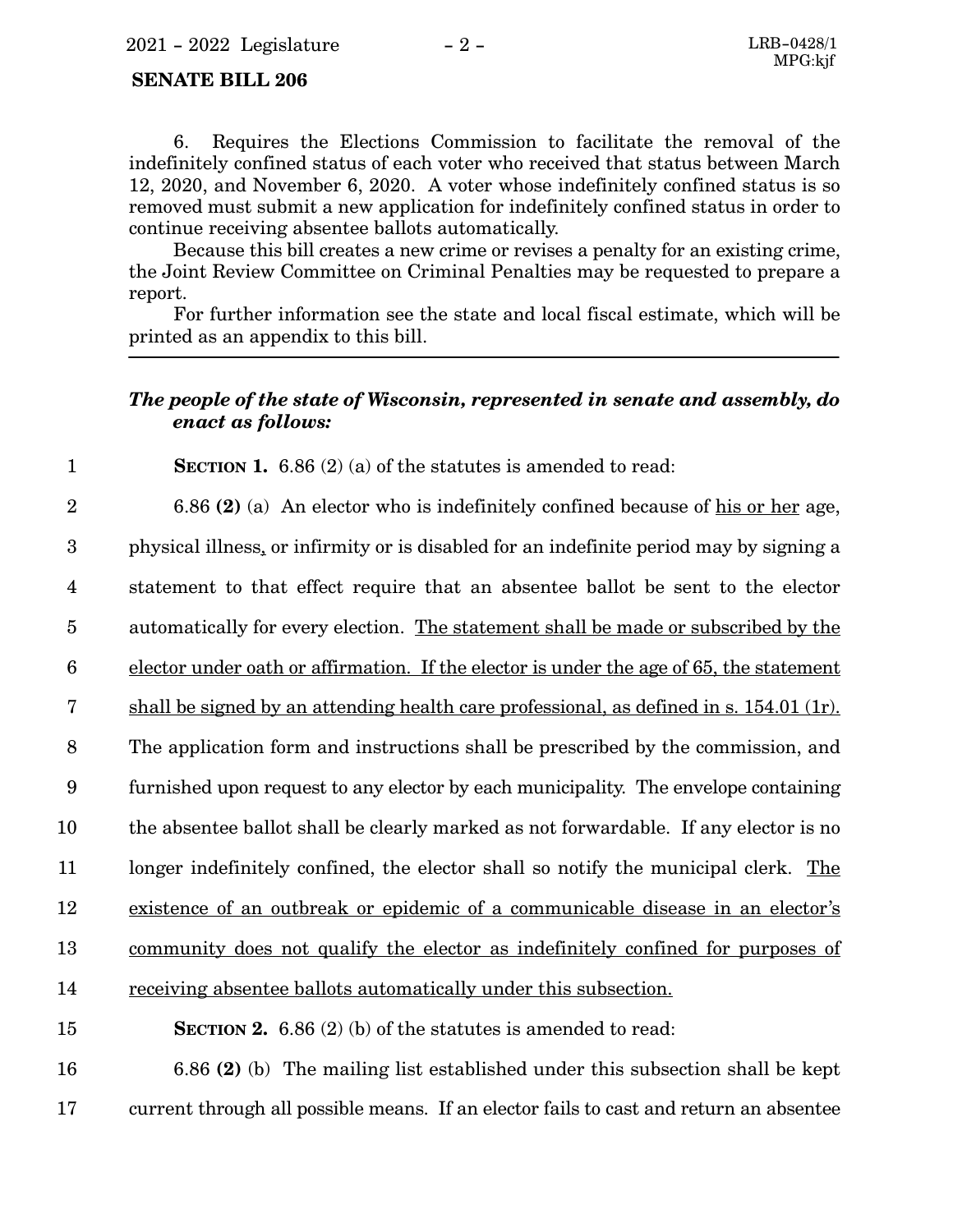2021 - 2022 Legislature - 3 -

## **SENATE BILL 206**

<span id="page-2-0"></span>

| $\mathbf{1}$            | ballot received under this subsection, or if 2 years have passed from the date on which    |
|-------------------------|--------------------------------------------------------------------------------------------|
| $\overline{2}$          | the elector last applied to receive absentee ballots automatically under this              |
| 3                       | subsection, the clerk shall notify the elector by 1st class letter or postcard that his    |
| $\overline{\mathbf{4}}$ | or her name will be removed from the mailing list unless the clerk receives a renewal      |
| $\overline{5}$          | of the application within 30 days of the notification. The clerk shall remove from the     |
| $6\phantom{.}6$         | list the name of each elector who does not apply for renewal within the 30-day period.     |
| 7                       | The clerk shall remove the name of any other elector from the list upon request of the     |
| 8                       | elector or upon receipt of reliable information that an elector is no longer qualifies     |
| $\boldsymbol{9}$        | for the service indefinitely confined because of age, physical illness, or infirmity or    |
| 10                      | is no longer disabled for an indefinite period. The clerk shall notify the elector of such |
| 11                      | action not taken at the elector's request within 5 days, if possible.                      |
| 12                      | <b>SECTION 3.</b> 12.13 (3) (ig) of the statutes is created to read:                       |
| 13                      | 12.13 (3) (ig) Falsely make any statement for the purpose of qualifying as                 |
| 14                      | indefinitely confined under s. $6.86$ (2) (a) or (b).                                      |
| 15                      | <b>SECTION 4.</b> 12.60 (1) (a) of the statutes is amended to read:                        |
| 16                      | 12.60 (1) (a) Whoever violates s. 12.09, 12.11 or 12.13 (1), (2) (b) 1. to 7. or (3)       |
| 17                      | (a), (e), (f), (j), $(ig)$ , (k), (L), (m), (y) or (z) is guilty of a Class I felony.      |
| 18                      | <b>SECTION 5. Nonstatutory provisions.</b>                                                 |
| 19                      | (1) The elections commission shall facilitate the removal, no later than the first         |
| 20                      | day of the 3rd month beginning after the effective date of this subsection, from the       |
| $21\,$                  | mailing list maintained under s. $6.86(2)$ of each elector who applied for automatic       |
| 22                      | receipt of absentee ballots under s. $6.86(2)$ (a) during the period beginning on March    |
| $23\,$                  | $12, 2020,$ and ending on November 3, 2020.                                                |